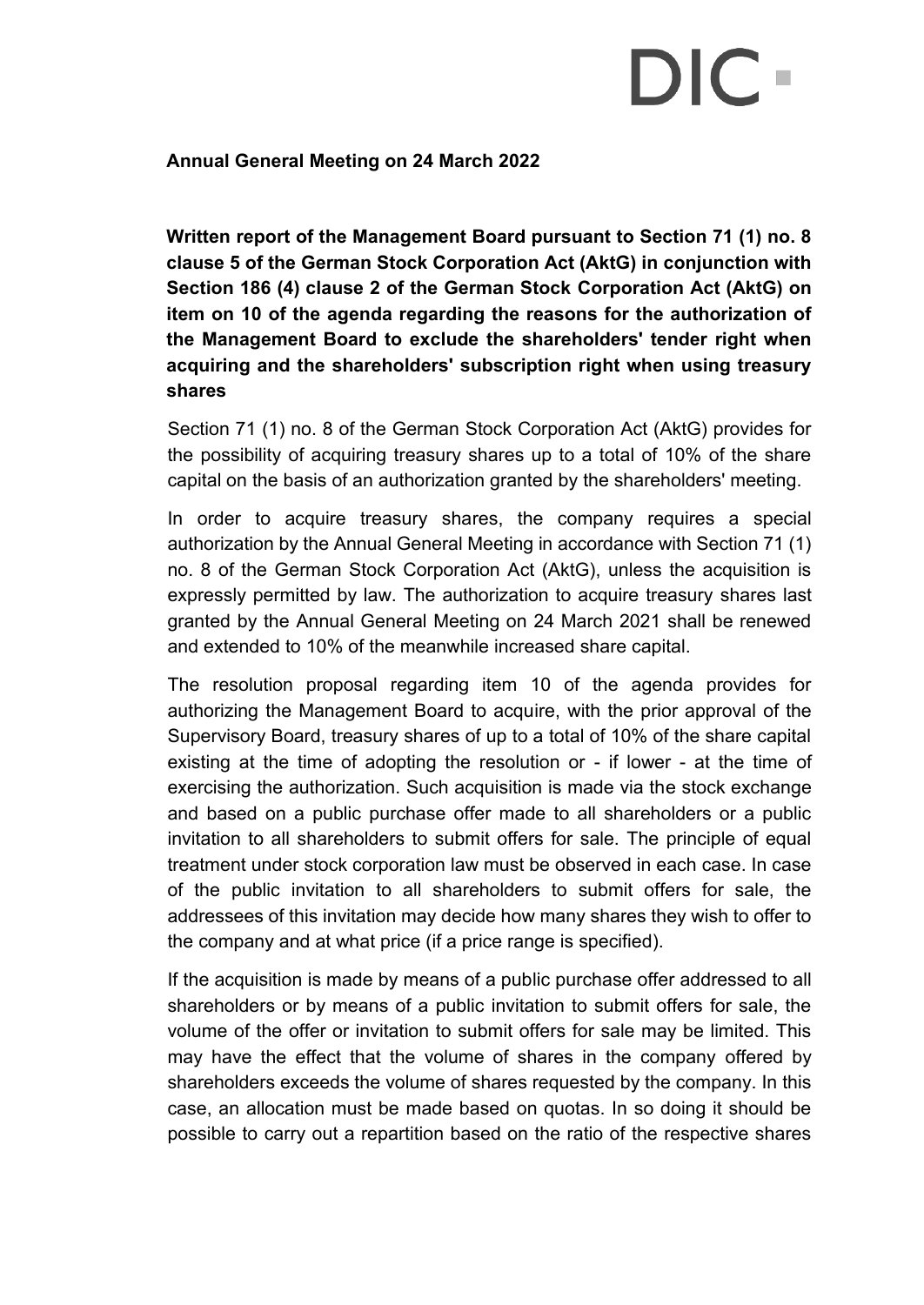subscribed or offered (tender quotas) rather than based on participation quotas, since the acquisition procedure can be technically handled better in this way within an economically reasonable framework. Moreover, it should be possible to provide for preferential acceptance of small numbers of up to 100 tendered shares per shareholder. This option serves to avoid fractional amounts when determining the quotas to be acquired and small residual amounts, and in this way to make it easier to technically handle the purchase of shares in an economically reasonable manner. A de facto impairment of small shareholders can also be avoided in this way. Finally, rounding in line with commercial principles should be possible to avoid arithmetical fractions of shares. The acquisition quota and the number of shares to be acquired from individual tendering shareholders insofar may be rounded as required to technically represent the acquisition of whole shares. Management Board and Supervisory Board consider the exclusion of any further tender rights of shareholders to be objectively justified.

The respective offered price or the limits of the purchase price range stipulated by the company per share (excl. incidental acquisition costs) may not exceed or fall short of the average closing price of the company's shares in the Xetra trading system (or a comparable successor system) on the Frankfurt Stock Exchange on the last five trading days prior to the date of the public announcement of the offer or the public invitation to submit offers for sale by more than 10%. In case of significant deviations in the relevant price after publication of a public purchase offer addressed to all shareholders or a public invitation to all shareholders to submit offers for sale, the purchase offer or invitation to submit offers for sale may be adjusted. In this case, the average price of the five stock exchange trading days prior to the public announcement of the adjustment will be used as a basis. The purchase offer made to all shareholders or the invitation to all shareholders to submit offers for sale may be subject to further provisions.

The additionally proposed option of disposal or use of treasury shares serves to simplify the procurement of funds. Pursuant to Section 71 (1) no. 8, clause 5 of the German Stock Corporation Act (AktG), the shareholders' meeting may also authorize the Management Board to dispose of the shares in a form other than via the stock exchange or on the basis of an offer to all shareholders. According to the proposed resolution, the Management Board also requires the prior approval of the Supervisory Board for any use of the treasury shares.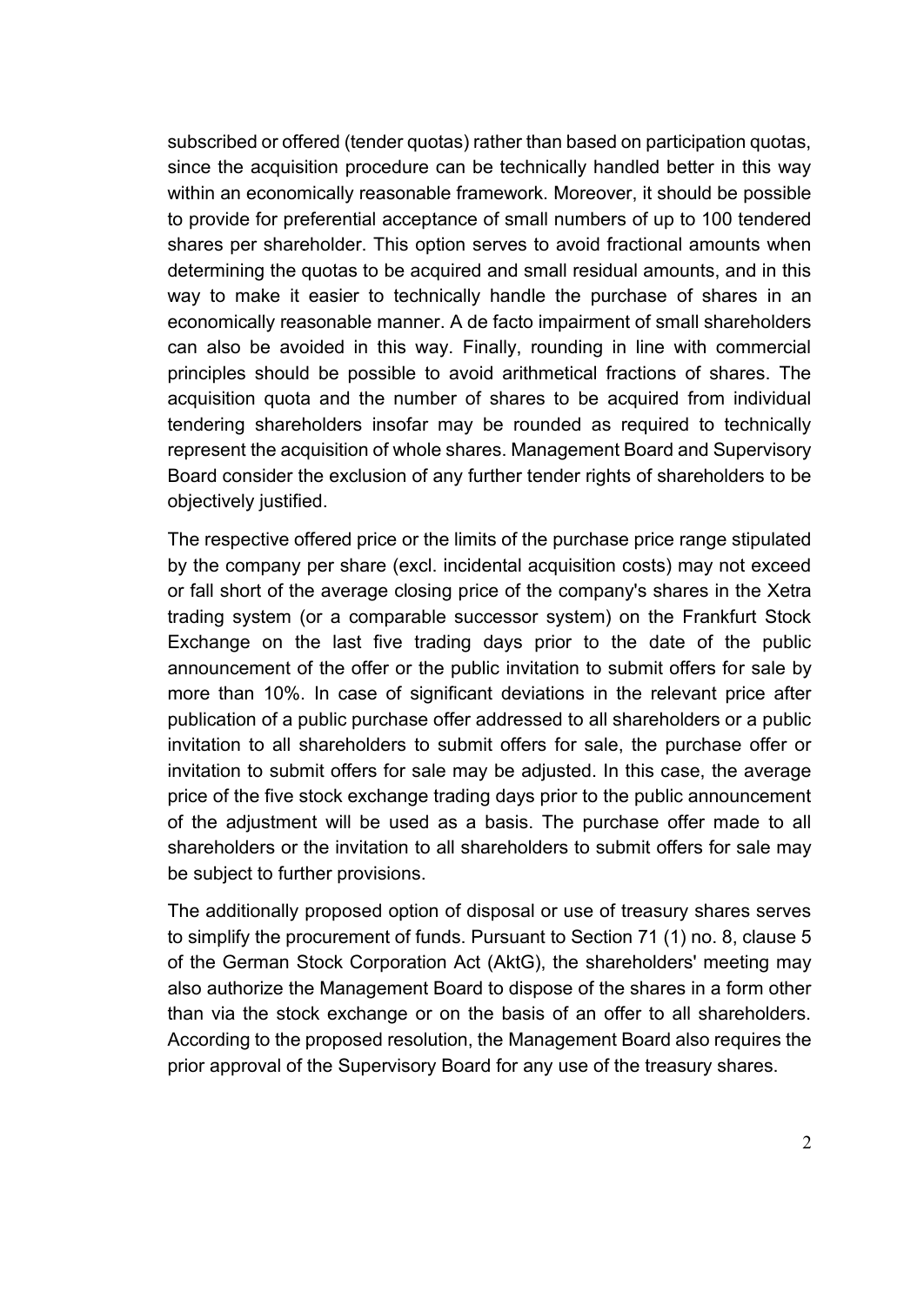In the alternative proposed here under agenda item 10 lit. d) no. (2), the prerequisite is that the treasury shares are sold in accordance with Section 186 (3) clause 4 of the German Stock Corporation Act (AktG) at a price not significantly below the stock market price of already listed shares in the company with essentially equivalent features at the time of the sale. Hereby use is made of the option of a simplified exclusion of subscription rights, which is permitted by law and customary in practice. The concept of protecting shareholders against dilution is taken into account by the fact that the shares may be sold only at a price that is not significantly below that of the relevant stock market price. The final determination of the selling price for treasury shares is made shortly before the disposal. The Management Board will, with the consent of the Supervisory Board, specify the discount on the stock market price as low as this is possible at the market conditions prevailing at the time of placement. The discount on the stock market price will in no case be higher than 5% of the stock market price. Given strong competition on the capital markets, the option of selling treasury shares under exclusion of subscription rights and in a form other than via the stock exchange or by means of an offer to all shareholders is in the company's interest. This opens up the option for the company to offer its treasury shares quickly and flexibly to national and international investors, to expand the shareholder base and to stabilize the value of the share. The disposal at a purchase price that is not significantly below the stock market price and also limiting the total proportion of treasury shares that may be sold by excluding subscription rights in this way to a maximum of 10% of the share capital (at the time the authorization is taking effect and when exercising the authorization) ensure that the shareholders' financial interests are adequately protected. Other shares issued or sold during the term of the authorization under exclusion of subscription rights in direct or analogous application of Section 186 (3) clause 4 of the German Stock Corporation Act (AktG) are to be counted towards the maximum limit of 10% of the share capital. Shares to be issued to service option and/or conversion rights or obligations under option bonds and/or convertible bonds and/or profit participation rights are to be included as well, provided these bond or profit participation rights are issued during the term of this authorization to exclude the subscription right in accordance with Section 186 (3) clause 4 of the German Stock Corporation Act (AktG). Since the treasury shares are placed at a price close to the stock market price, shareholders generally can purchase shares on the market at approximately the same terms in order to maintain their participation rate .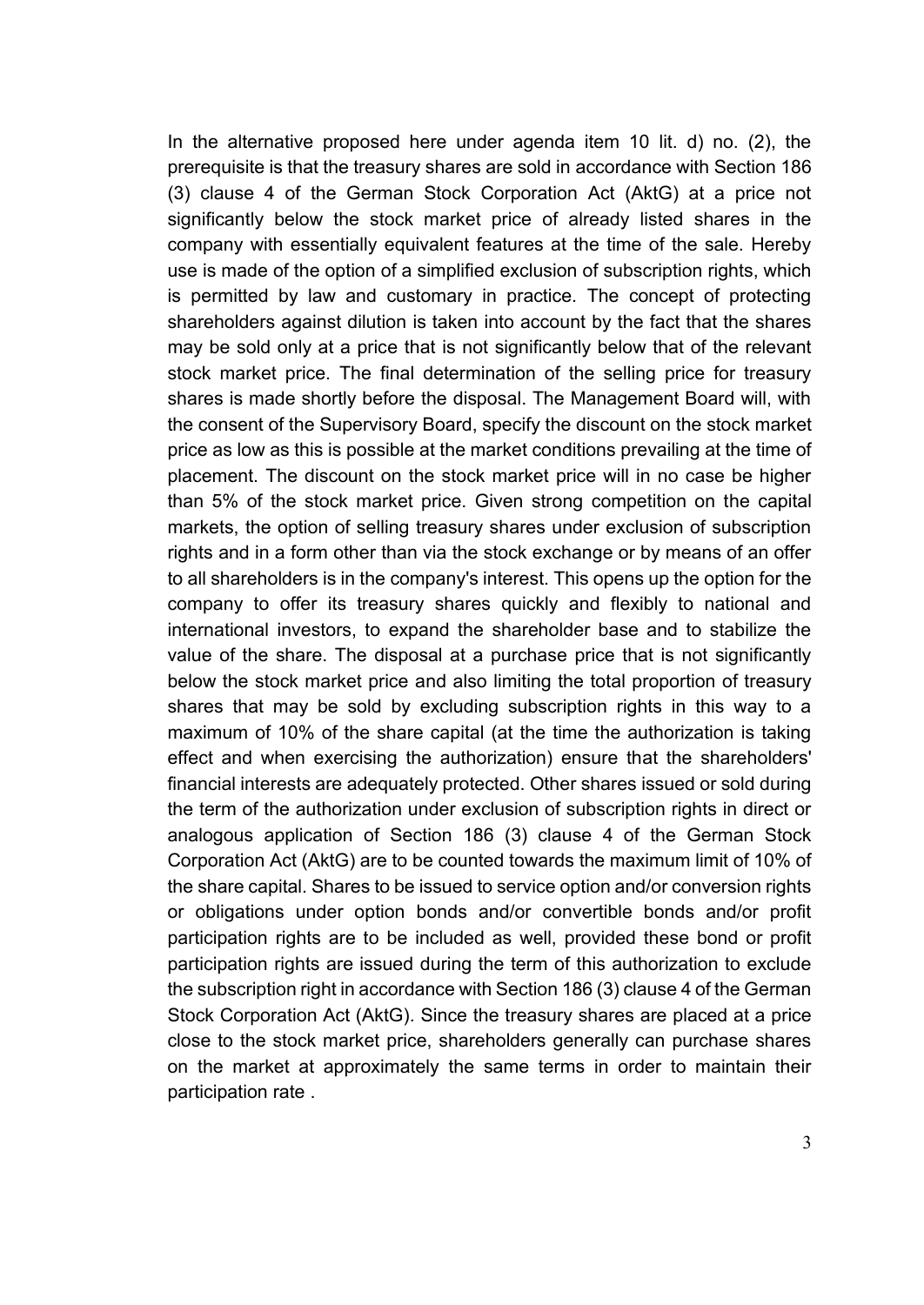According to the resolution proposed under agenda item 10 lit. d) no. (3), the company furthermore has the option of having treasury shares at its disposal, which it may offer as consideration when acquiring assets in kind, in particular in the context of corporate mergers, the acquisition of companies, parts of companies, equity interests in companies, other assets or claims to the acquisition of other assets, including receivables from the company, if such consideration is demanded. The proposed authorization should provide the company with the necessary room to maneuver to be able to quickly and flexibly utilize opportunities for such acquisitions or mergers as they arise. This taken into account by the proposed exclusion of subscription rights. In determining the valuation ratios, the Management Board and Supervisory Board will ensure that the shareholders' interests are adequately safeguarded. In particular, they will base their assessment of the value of the treasury shares granted as consideration on the stock market price of the company's shares. However, so as not to question any results of negotiation already achieved due to possible fluctuations in the stock market price, a systematic link to a stock market price is not provided for.

Moreover, under agenda item 10 lit. d) no. (4), the Management Board should be authorized to use treasury shares in a way other than by way of an offer to all shareholders to pay a so-called scrip dividend. In case of a scrip dividend using treasury shares, shareholders are offered the option of assigning to the company their claim to payment of the cash dividend arising under the shareholder meeting's resolution on the appropriation of profits so as to receive treasury shares in return. The implementation of a scrip dividend using treasury shares may be carried out as an offer addressed to all shareholders, observing subscription rights and in compliance with the principle of equal treatment. As regards the practical execution of the scrip dividend, only whole shares are offered to the shareholders for subscription; with regard to the portion of the dividend entitlement that does not reach the subscription price for a whole share or exceeds it, the shareholders are referred to the receiving the cash dividend and to this extent cannot subscribe for shares. As a rule, no partial rights are offered and no trade in subscription rights or fractions thereof is set up, as the shareholders receive a cash dividend on a pro rata basis instead of the subscription of treasury shares. However, the Management Board also should be authorized to exclude shareholders' subscription rights in the context of implementing a scrip dividend so as to be able to implement the scrip dividend on optimum terms. Depending on the capital market situation, it may be beneficial to structure implementing the scrip dividend using treasury shares in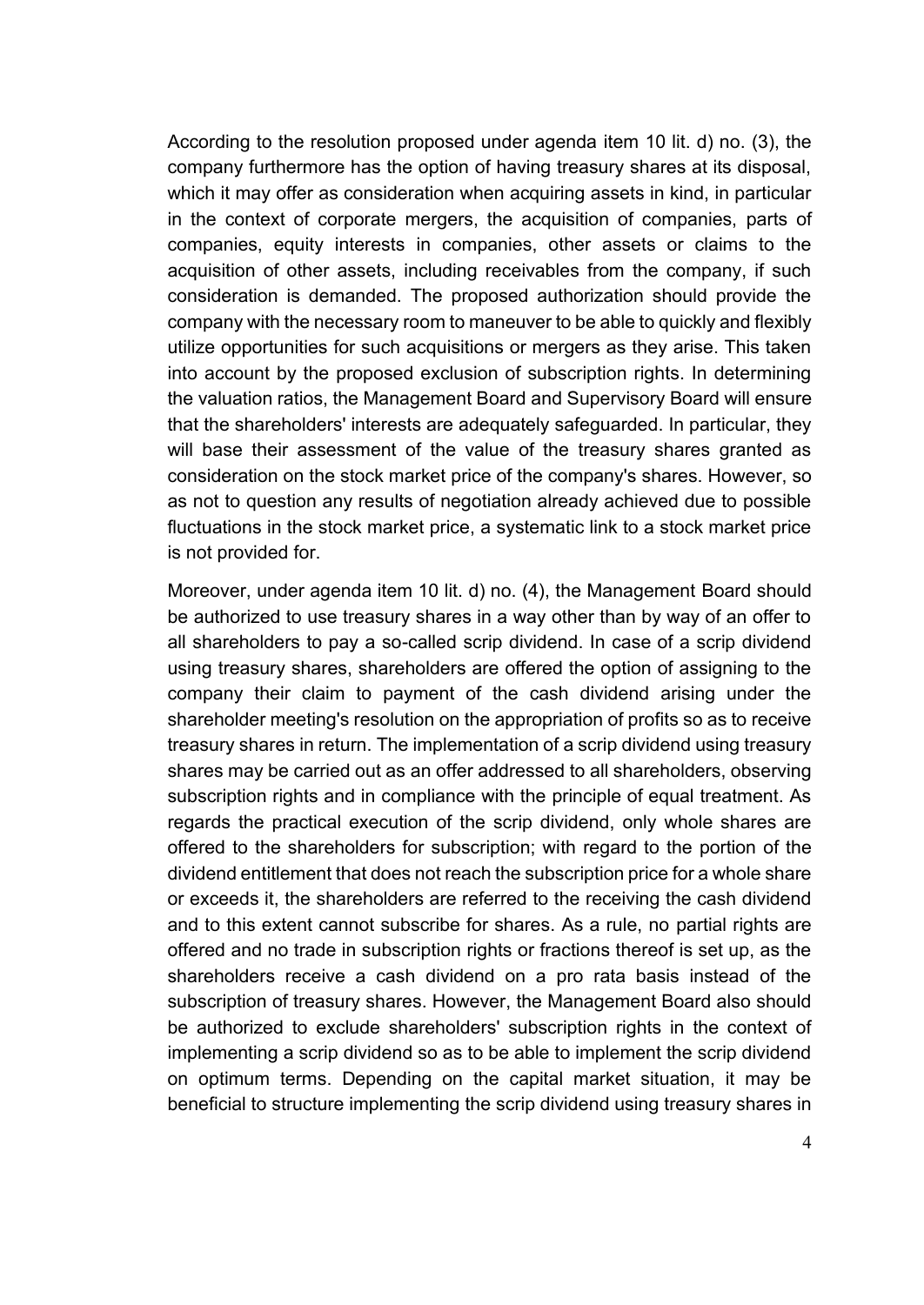such a way that the Management Board indeed offers treasury shares for subscription to all shareholders entitled to dividends against assignment of their dividend claim in compliance with the general principle of equal treatment (Section 53a of the German Stock Corporation Act (AktG)), and therefore grants shareholders a subscription right in economic terms. However, in so doing, the shareholders' subscription rights to new shares will be legally excluded. This exclusion of subscription rights allows for implementing the scrip dividend on flexible terms. Given the fact that all shareholders will be offered the treasury shares and that excess dividend amounts will be settled by way of paying the dividend in cash, an exclusion of subscription rights in this case appears to be justified and reasonable.

The authorization under agenda item 10 lit. d) no. (5) furthermore provides that the treasury shares acquired with the proposed authorization may be used under exclusion of the shareholders' subscription rights to satisfy conversion and/or option rights or conversion or option obligations under convertible bonds or option bonds issued by the company or its affiliates in which DIC Asset AG directly or indirectly holds a 100% interest. The proposed resolution does not create a new authorization to grant further conversion and/or option rights. It merely serves the purpose of giving management the option of using treasury shares to satisfy in whole or in part conversion and/or option rights or conversion and/or option obligations that have already been established on the basis of other authorizations, instead of using conditional capital. There will be no burdens on shareholders beyond the dilution effects that may be associated with an exclusion of subscription rights when issuing convertible and/or option bonds. The Management Board's flexibility instead is merely increased in that it does not necessarily need to service options and/or convertible bonds using conditional capital, but may also use treasury shares for this purpose if this appears more opportune given the specific situation in the interest of the company and its shareholders. At this time, there are not yet any conversion and/or option rights or conversion and/or option obligations that may be serviced by treasury shares; however, they might be created, for example, based on the authorization proposed under agenda item 9 to issue convertible bonds and/or option bonds.

In addition, the authorization under agenda item 10 lit. d) number (6) provides for the company to use treasury shares in the context of share participation or other share-based programs to employees of the company or employees of a company affiliated with the company or members of the management of a company affiliated with the company. The use of treasury shares for issuance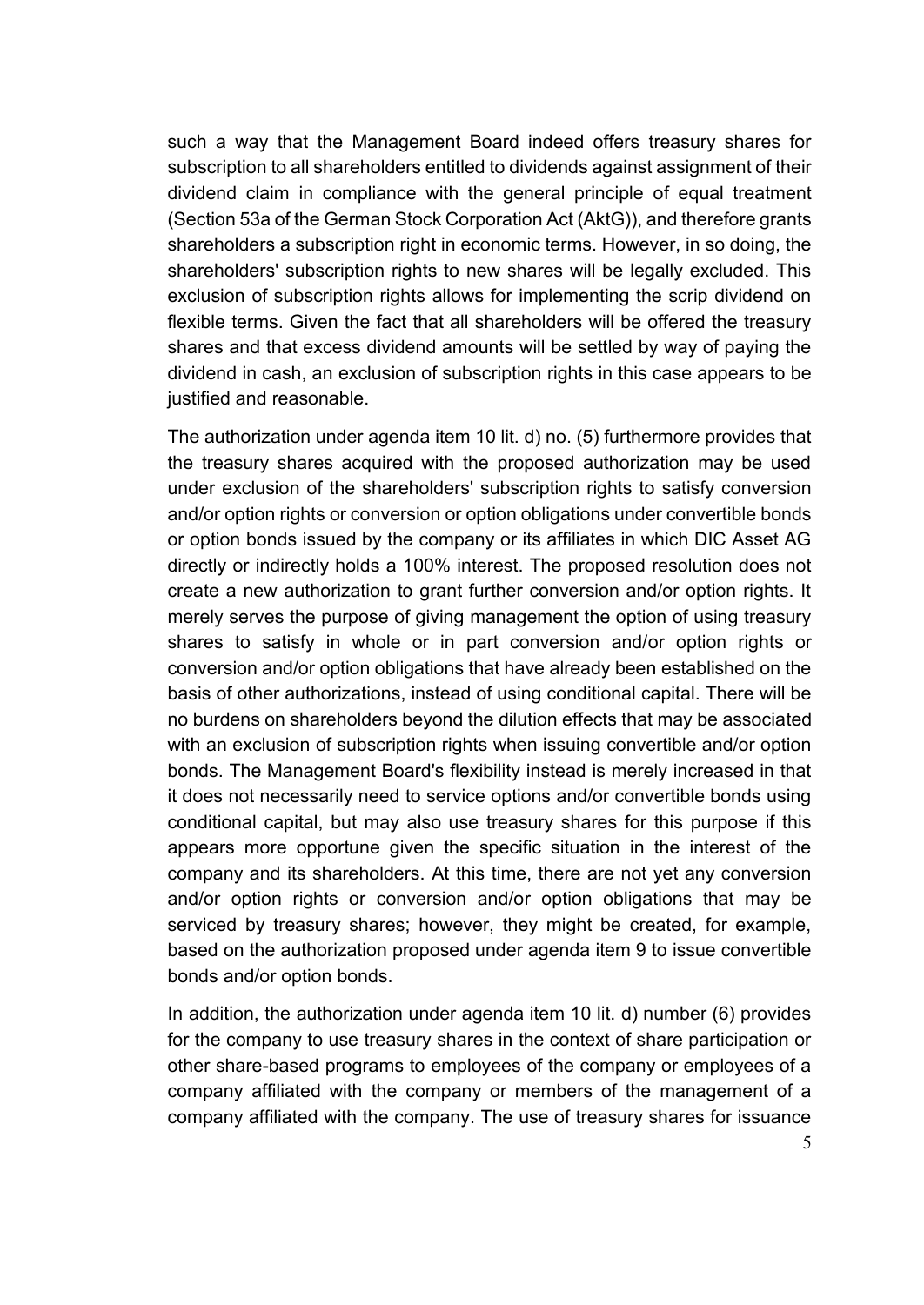to employees and/or executives of the company and/or affiliated companies is privileged by law according to Section 71 (1) no. 2 of the German Stock Corporation Act (AktG) because it promotes identification with the company and supports the willingness to assume joint responsibility in the company. In addition, it should be possible to use treasury shares in the same way to members of the management of a company affiliated with the company, because there may be a need for this in the same way. The use of treasury shares for employees and members of the management of an affiliated company serves to bind them to the company. As a result, this type of use of treasury shares can be a suitable means of promoting the motivation and willingness to perform of the beneficiaries and preventing undesired leaves or at least reducing the risk of such leaves. Share-based remuneration also offers the possibility of aligning the remuneration of employees, executives and members of the management of an affiliated company with long-term and sustainable corporate development in appropriate cases, usually by agreeing on holding periods of several years. For an issue of new shares to employees of the company, employees of a company affiliated with the company and members of the management of a company affiliated with the company, it is necessary to exclude the subscription right of the shareholders. The number of shares issued for these purposes under exclusion of subscription rights may not exceed a total of 3 % of the share capital, neither at the time this authorization becomes effective nor at the time it is exercised.

Finally, the treasury shares acquired based on this authorization resolution may be redeemed by the company according to the resolution proposed under agenda item 10 lit. d) no. (1) without the need for the shareholders' meeting to adopt a new resolution for this purpose. Pursuant to Section 237 (3) no. 3 of the German Stock Corporation Act (AktG), a company's shareholders' meeting may resolve to cancel its fully paid-up no-par value shares without this resulting in a need to reduce the company's share capital. The proposed authorization explicitly provides for this alternative in addition to a redemption with capital reduction. The redemption of treasury shares without capital reduction automatically increases the arithmetical share of the remaining no-par value shares in the company's share capital. The Management Board therefore should also be authorized to carry out the required amendment to the Articles of Association with regard to a changed number of no-par value shares due to a redemption.

The shareholders' subscription rights to acquired treasury shares will be excluded insofar as pursuant to agenda item 10 lit. d) no. (2) to (6), such shares